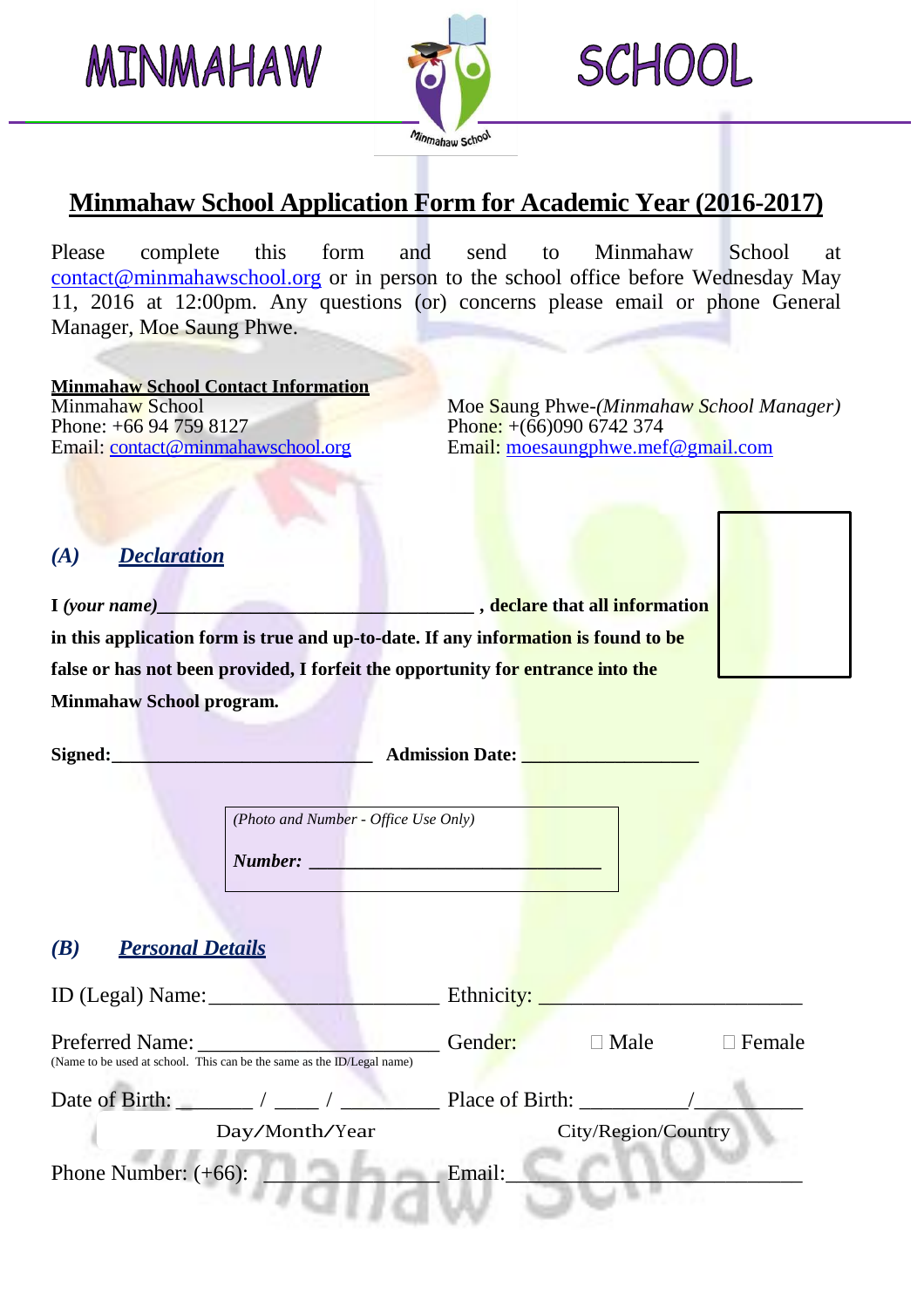## *(C) Identification*

Thailand ID\_\_\_\_\_\_\_\_\_\_\_\_\_\_\_\_\_\_\_\_\_\_\_\_\_\_\_\_\_\_\_\_\_\_\_\_\_\_\_\_\_\_\_\_\_\_\_\_\_\_\_\_\_\_\_\_\_\_\_

# *(D) Parent's Information*

| <b>Father's Name:</b>                        |                                  |                |                    |
|----------------------------------------------|----------------------------------|----------------|--------------------|
| Is he still alive?                           | Ye                               | N <sub>o</sub> | <b>Occupation:</b> |
| <b>Mother's Name:</b><br>Is she still alive? | Ye                               | N <sub>o</sub> | <b>Occupation:</b> |
| <b>Country of</b><br><b>Residence</b>        | <b>Father:</b><br><b>Mother:</b> |                |                    |

### *(E) Academic Background*

What is the highest level of education that you have *completed*?

| Middle School                                                                   | Name of School:                 |
|---------------------------------------------------------------------------------|---------------------------------|
| <b>High School</b><br>(Post-X & Grade11 and 12)<br>$\Box$ University or College | Location (City/Region, Country) |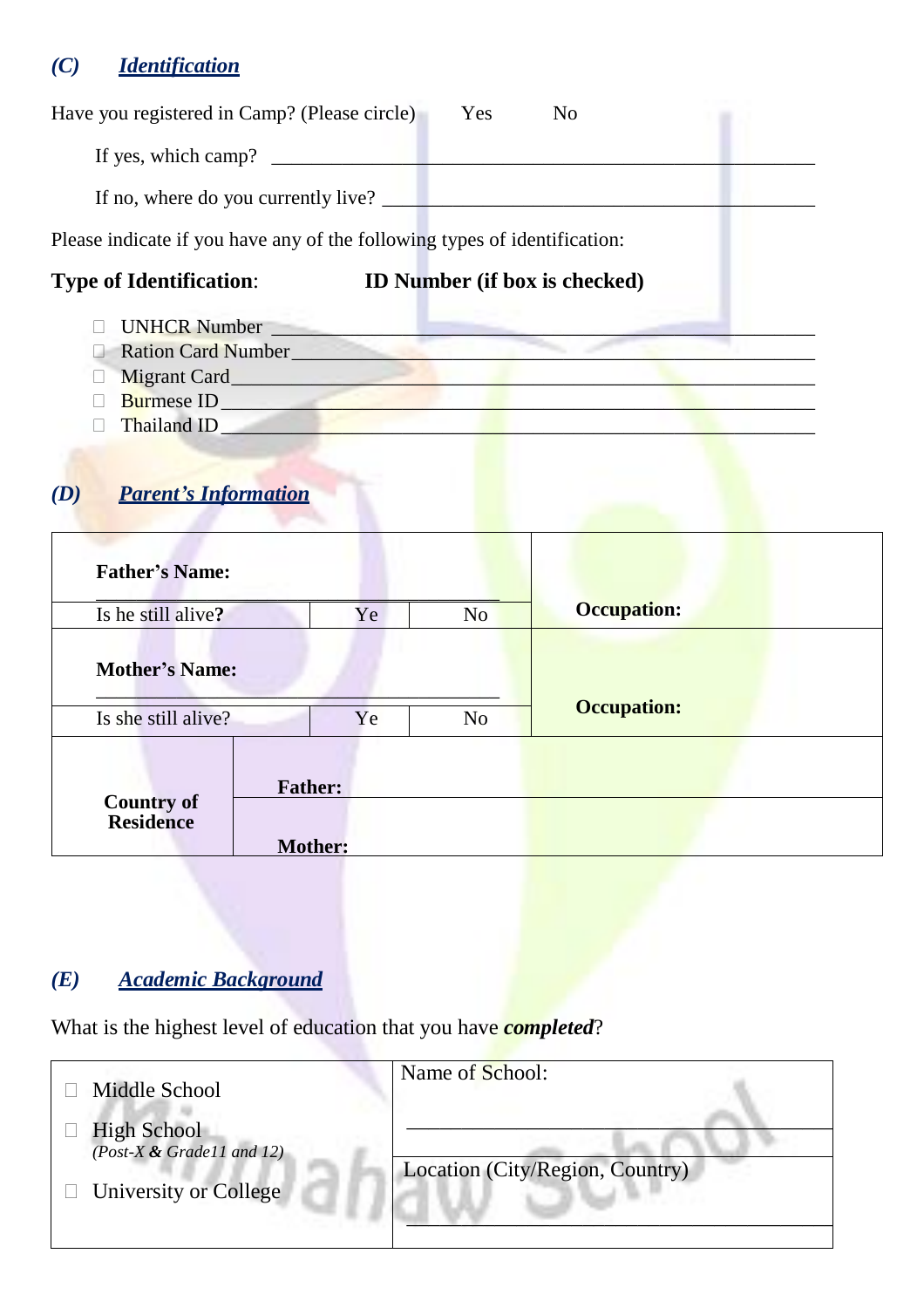#### **Your Contact Person**  $(F)$

| Name:                                                                                                                                  | Organization:         |
|----------------------------------------------------------------------------------------------------------------------------------------|-----------------------|
| <b>Phone Number:</b>                                                                                                                   | <b>Email Address:</b> |
| Home Address:                                                                                                                          |                       |
| Your Phone: $+(66)$                                                                                                                    | Your Email:           |
| How are you related?                                                                                                                   |                       |
| Family (parent, sibling, other relative)<br>Guardian<br>Friend<br><b>Boss</b><br>Organization representative<br>Other (please specify) |                       |

(F) If you can read Burmese, please answer the following questions below:

(က) မင်းမဟော်ကျောင်း၌ သင့် ဘာကြောင့် ပညာဆည်းပူးလေ့<mark>လာချင်ပါသလဲ။ *(မှတ်ချက်။ ။ မြန်မာဘာသာဖြင့်*</mark> စုစုပေါင်း စာလုံး- ၃၀ ဖြင့်သာ ရေးသားဖော်ပြရန်။)

 $\overline{1}$ 

(ခ) ၁၀-နှစ်တာ အနာဂတ်ကာလအတွင်း သင့်၏ရည်မှန်းချက် နှင့် သင် ဘာတွေလုပ်ဆောင်မည်ကို အကျဉ်းချုံး ရေးသား ဇော်ပြပေးပါ။ *(မှတ်ချက်။ ။ မြန်မာဘာသာဖြင့် စုစုပေါင်း စာလုံး- ၆၀ ဖြင့်သာ ရေးသားဖော်ပြရန်။)*